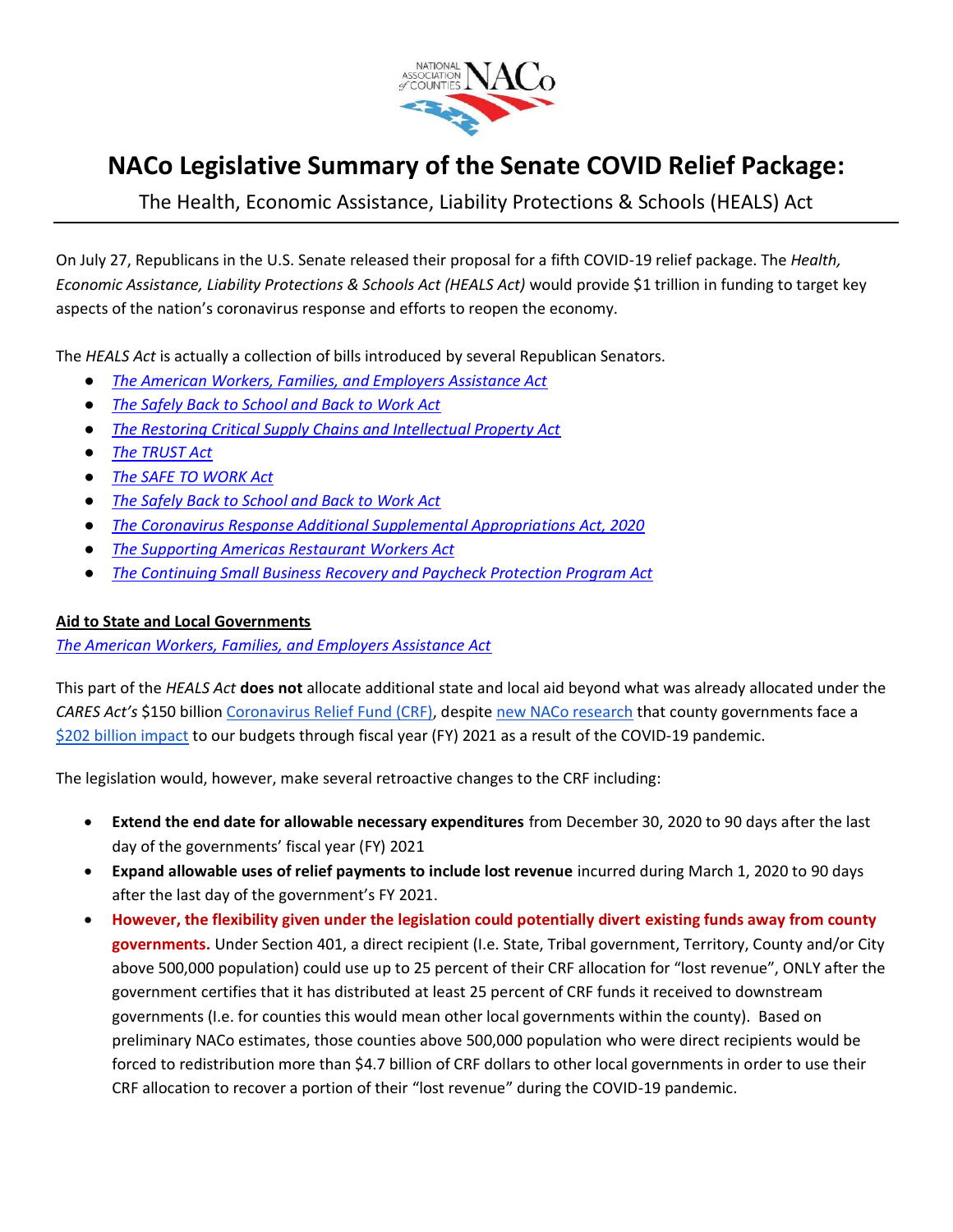- **Prohibits states from imposing additional conditions, requirements or restrictions on local governments** on how relief funds may be used beyond the U.S. Treasury's CRF guidance, which will protect counties from arduous requirements coming from state governments.
- **Prohibits use of CRF funds for pensions or postemployment benefits**
- **Prohibits use of CRF funds for replenishing "rainy day" funds**
- **Requires Treasury's IG in its audit determination to consider prioritizing audits of (1) governments that did not distribute at least 25 percent of the total amount of the payments received under this section to localities within the jurisdiction, if any; or (2) governments that imposed a condition, requirement, or restriction on funds distributed to a locality that do not align with either the CARES Act or the provisions in this Act**

#### **Federal Pandemic Unemployment Compensation**

*[The American Workers, Families, and Employers Assistance Act](https://www.naco.org/sites/default/files/documents/SFC%20CARES%202.0%20Section-by-Section.pdf)*

The *HEALS Act* would extend supplemental Unemployment Insurance (UI) payments at \$200 (currently \$600) per week through September 2020. Beginning in October, this payment would be replaced with a combined state UI payment (up to \$500) that would replace only 70 percent of an unemployed worker's lost wages. The [pandemic UI payments](https://www.naco.org/sites/default/files/documents/NACo%20Brief%20on%20Paid%20Leave%20and%20Unemployment%20Provisions%20for%20Counties.pdf) help eligible county residents with paying their basic necessities and maintaining housing and stability while out of work due to COVID-19.

## **Health and Human Services Provisions**

*[The American Workers, Families, and Employers Assistance Act](https://www.naco.org/sites/default/files/documents/SFC%20CARES%202.0%20Section-by-Section.pdf)*

- **Would extend telehealth waivers through the end of 2021 and extend telehealth flexibilities for Federally Qualified Health Centers (FQHCs) and Rural Health Centers** for five years beyond the end of the public health emergency. Telehealth has been a vital tool for county health providers in responding to the pandemic in our communities, helping improve health care access and provide necessary services to vulnerable and remote residents.
- **Would establish federal strike teams for Medicare- and Medicaid-enrolled nursing facilities** to respond to COVID-19 related crises during the emergency period; and would establish protocol for enhancing testing, infection control and transparency in nursing facilities. There was no new funding included in this provision, which would assist nursing facilities with fulfilling the federal mandate of testing, and the purchase of personal protective equipment and medical supplies. Nationally, counties own, operate, and support [758 skilled nursing](https://www.naco.org/sites/default/files/documents/Nursing%20Homes%20and%20COVID-19_v5_06.19.20.pdf)  [facilities and nursing homes;](https://www.naco.org/sites/default/files/documents/Nursing%20Homes%20and%20COVID-19_v5_06.19.20.pdf) this provision would provide federal support to state and local infection control strike teams working to reduce the spread of COVID-19 in these facilities.
- **Would authorize a \$2 billion emergency fund to reimburse states for 80 percent of increased spending on cash assistance and other short-term services through the Temporary Assistance for Needy Families Program (TANF).** TANF is county-administered in 8 states; these funds would increase those counties' ability to assist vulnerable residents in response to the pandemic.

## **Supplemental Appropriations**

*[The Coronavirus Response Additional Supplemental Appropriations Act, 2020](https://www.naco.org/sites/default/files/documents/Coronavirus%20Response%20Additional%20Supplemental%20Appropriations%20Act%20Text.PDF)*

This part of the *HEALS Act* would provide \$302 billion in supplemental appropriations across various programs important to counties, including: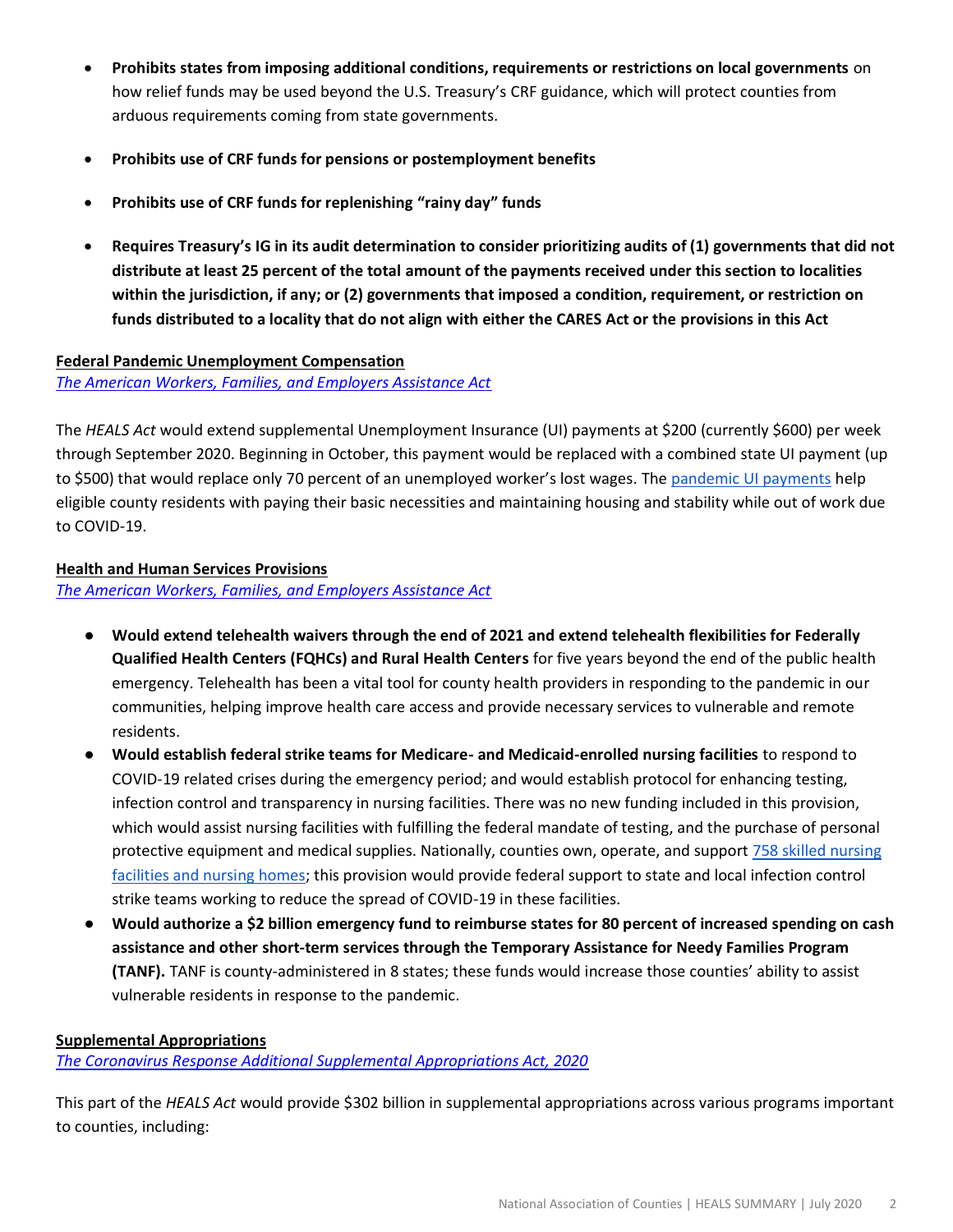- \$16 billion for COVID-19 testing, a key component of counties' COVID-19 tracking and response efforts
- **\$25 billion for the hospital/provider fund** (bringing the total to \$200 billion), which would reimburse county hospital and health care providers for COVID-19 related expenses and losses
- **\$2 billion for the Mental Health Services Block Grant** (with behavioral health providers receiving no less than 50 percent of funds), which counties use to provide a range of behavioral health services for adults and children, including employment, housing assistance, case management and school-based support services, among other resources
- **\$1.5 billion for the Substance Abuse and Prevention Treatment (SAPT) Block Grant,** which helps county behavioral health providers serve vulnerable low-income populations, including individuals with HIV/AIDs, pregnant and parenting women and youth
- **\$600 million for Certified Community Behavioral Health Clinics,** which integrates mental health and substance use services in approximately 190 counties across 8 states
- **\$15 billion for child care,** including \$5 billion through the Child Care and Development Block Grant (CCDBG) and \$10 billion in a new flexible grant program, which would bolster county-administered child care programs and increase access to safe, affordable child care for county residents and county employees
- \$105 billion for elementary, secondary and post-secondary education, including \$70 billion for the Elementary and Secondary School Emergency Relief Fund, one-third of which would be disbursed immediately with the remainder available for reopening costs. These funds would provide some fiscal relief for those county governments that contribute funding to local school districts but may also limit flexibility and increase administrative burden for local county health and education officials. The bill does not offer targeted funding to increase access to broadband for distance learning
- **\$1.5 billion for the Low-Income Home Energy Assistance Program (LIHEAP),** which is administered by county governments in 13 states
- **\$2.2 billion for Tenant-Based Rental Assistance (Section 8 vouchers),** which would maintain housing opportunities for low-income families in counties who are experiencing a loss of income due to coronavirus
- **\$1 billion for Public Housing Operating Fund** to assist Public Housing Agencies including those operated by counties to maintain public housing programs and help contain the spread of coronavirus
- **\$930 million for FEMA grant programs,** to be divided in the following ways: \$365 million for Assistance to Firefighter Grants for the purchase of personal protective equipment and supplies, including reimbursements; \$365 million for Staffing for Adequate Fire and Emergency Response (SAFER) Grants; and \$200 million for the Emergency Food and Shelter Program
- **\$500 million for grants to states for dislocated worker employment and training activities,** which assist counties in funding employment and training opportunities to get residents back to work
- **\$150 million for grants to states for youth workforce investment activities,** which assist counties in funding education and training opportunities for youth to secure employment opportunities
- **\$150 million for adult employment and training activities,** which assist counties in serving adult populations that need training services to reenter the workforce
- **\$448 million to support field operations and data processing related to the 2020 Census.** The decennial census is critical to county governments. Census population counts guide the allocation of more than \$1.5 trillion of federal funding to state and local governments for health care, economic development, infrastructure, education and other local services. Counties support full funding for the U.S. Census Bureau.
- **\$10 billion for airports through the Airport Improvement Program** (AIP) that would remain available for use through September 30, 2025 at a 100 percent federal cost share. AIP provides formula grants to airports, of which counties directly support 34 percent. AIP funds can be used for capital projects, operations and maintenance (O&M), and planning activities that enable airports to make critical infrastructure upgrades.
- **\$75 million for the Essential Air Service** (EAS) to mitigate the loss of overflight fees collected due to the pandemic that would typically fund the program. The EAS supports counties by ensuring continued air service to